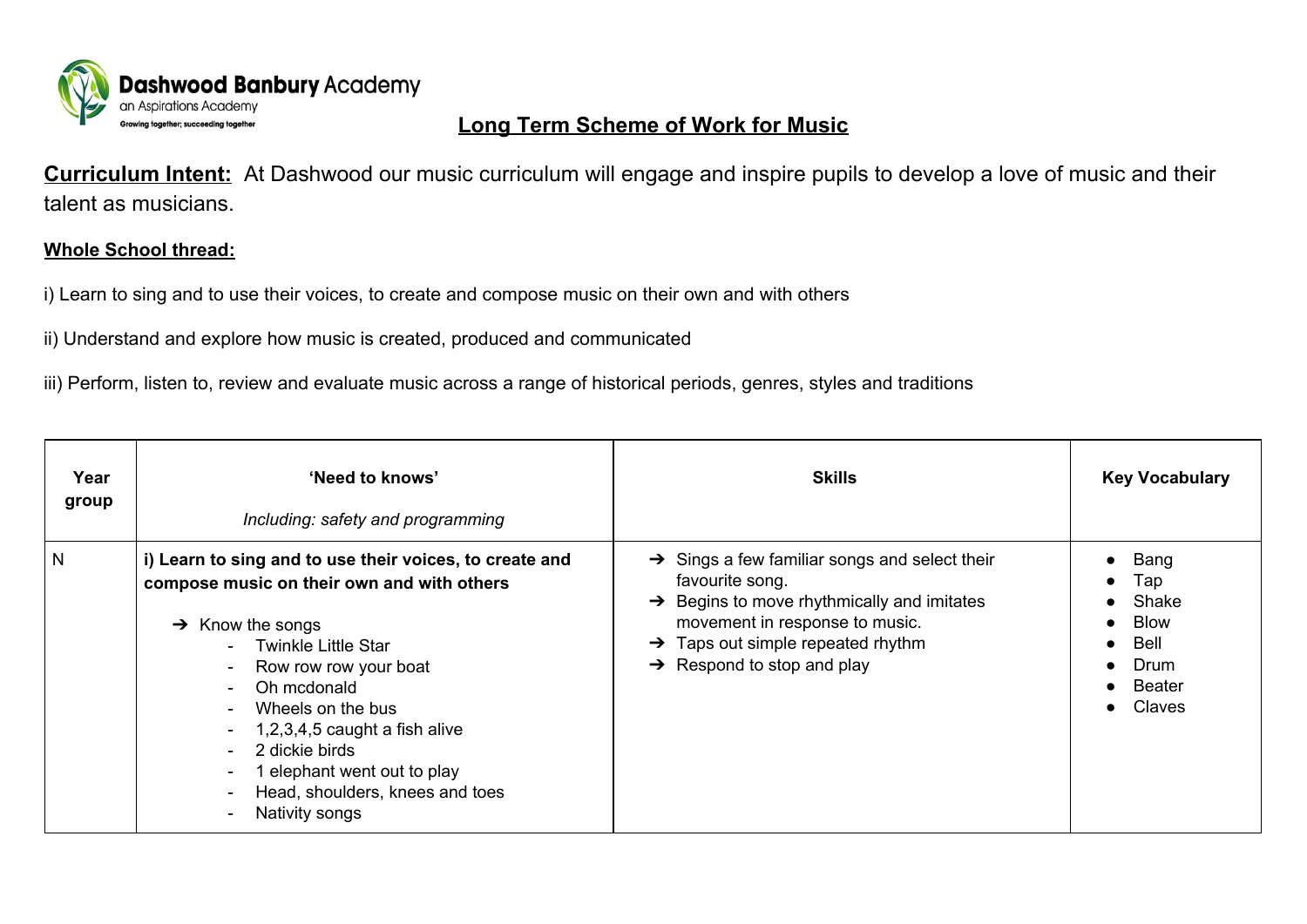|   | $\rightarrow$ Know that tapping, clapping, stamping makes<br>different sounds and can be done at different speeds<br>ii) Understand and explore how music is created,<br>produced and communicated<br>$\rightarrow$ Know that loud sounds can create big movements<br>and quiet sounds can create small movements.<br>$\rightarrow$ Know the names of some instruments including: bell,<br>drum, beater, claves.                                                                                                            |                                                                                                                                                                                                                                          |                                                                                                         |
|---|-----------------------------------------------------------------------------------------------------------------------------------------------------------------------------------------------------------------------------------------------------------------------------------------------------------------------------------------------------------------------------------------------------------------------------------------------------------------------------------------------------------------------------|------------------------------------------------------------------------------------------------------------------------------------------------------------------------------------------------------------------------------------------|---------------------------------------------------------------------------------------------------------|
|   | iii) Perform, listen to, review and evaluate music across<br>a range of historical periods, genres, styles and<br>traditions<br>$\rightarrow$ Know some songs that relate to different times of the<br>year that link to various cultures and traditions                                                                                                                                                                                                                                                                    |                                                                                                                                                                                                                                          |                                                                                                         |
| R | i) Learn to sing and to use their voices, to create and<br>compose music on their own and with others<br>Know the Songs:<br>Will learn trickier/rhyming songs such as:<br>Miss Polly had a dolly<br>$\overline{\phantom{a}}$<br>5 little men in a flying saucer<br>5 little speckled frogs<br>$\blacksquare$<br>10 sizziling sauages<br>10 green bottles<br>Nativity songs<br>ii) Understand and explore how music is created,<br>produced and communicated<br>$\rightarrow$ Know that instruments make a variety of sounds | $\rightarrow$ Explores the different sounds of instruments<br>$\rightarrow$ Experiment with different ways of changing music<br>e.g. quiet, loud, fast and slow.<br>$\rightarrow$ Builds up a repertoire of songs and change<br>aspects. | Quiet<br>Loud<br>Fast<br>Slow<br>Maracas<br>Xylophone<br>Keyboard<br>Symbols<br>Tambourines<br>Triangle |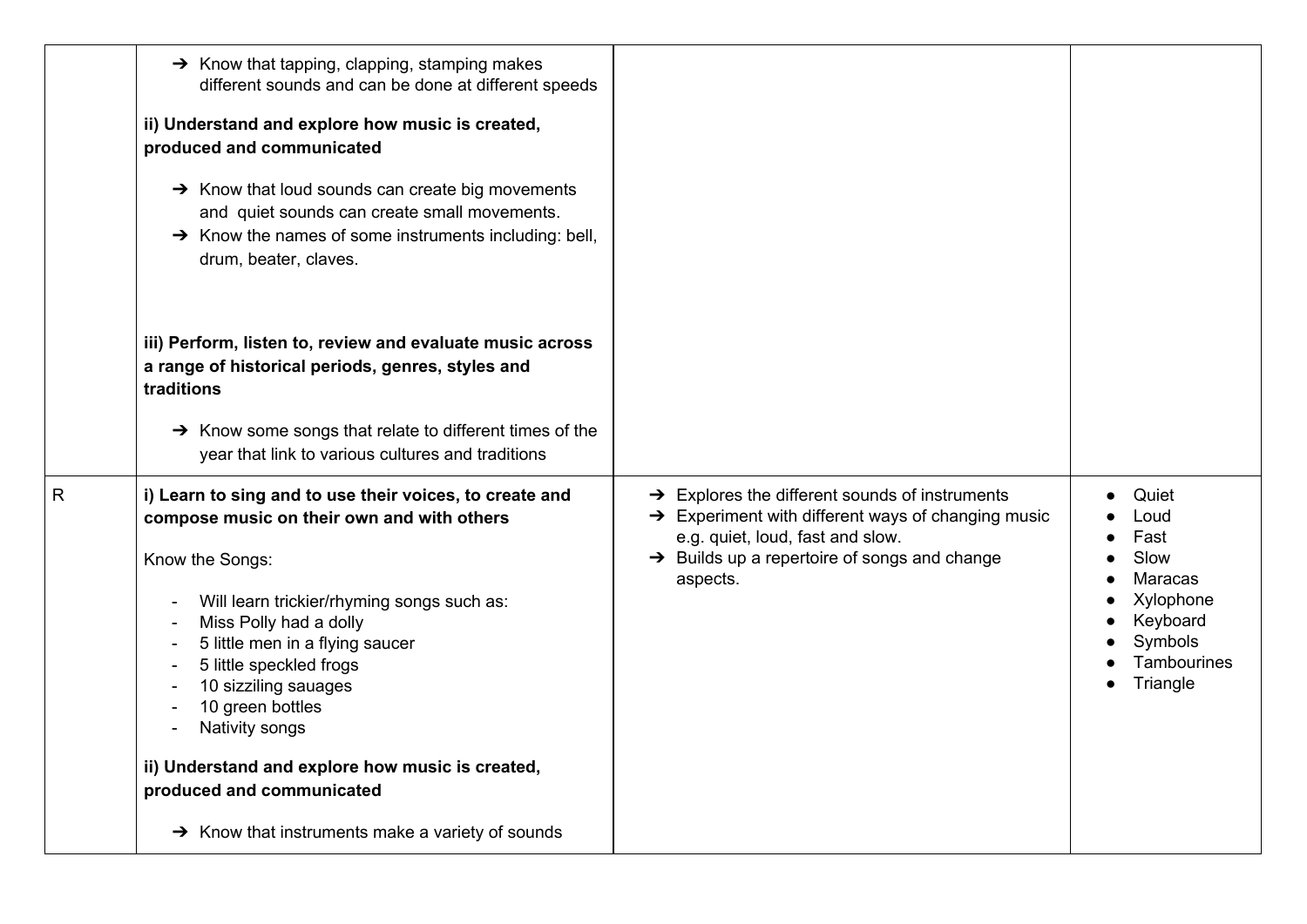| $\rightarrow$ Know that our bodies can make different sounds e.g<br>clicking, nodding, rubbing, snapping<br>$\rightarrow$ Know the names of the instruments: Maracas,<br>Xylophone, Keyboard, Symbols, Tambourines and<br>Triangle<br>iii) Perform, listen to, review and evaluate music across<br>a range of historical periods, genres, styles and<br>traditions<br>→ Know some songs that relate to different times of the<br>year and relate to different cultures and traditions                                                                                                                                                                                                                                                                                                                                                                                                                                                                                                                                    |                                                                                                                                                                                                                                                                                                                                                                                                                                                                                                                                                                                                                                                                                                                                                                                                                                                                                             |                                                                                                              |
|--------------------------------------------------------------------------------------------------------------------------------------------------------------------------------------------------------------------------------------------------------------------------------------------------------------------------------------------------------------------------------------------------------------------------------------------------------------------------------------------------------------------------------------------------------------------------------------------------------------------------------------------------------------------------------------------------------------------------------------------------------------------------------------------------------------------------------------------------------------------------------------------------------------------------------------------------------------------------------------------------------------------------|---------------------------------------------------------------------------------------------------------------------------------------------------------------------------------------------------------------------------------------------------------------------------------------------------------------------------------------------------------------------------------------------------------------------------------------------------------------------------------------------------------------------------------------------------------------------------------------------------------------------------------------------------------------------------------------------------------------------------------------------------------------------------------------------------------------------------------------------------------------------------------------------|--------------------------------------------------------------------------------------------------------------|
| i) Learn to sing and to use their voices, to create and<br>compose music on their own and with others<br>$\rightarrow$ To know that a chant is a repeated phrase.<br>$\rightarrow$ To know that a song is a set of words to music<br>ii) Understand and explore how music is created,<br>produced and communicated<br>$\rightarrow$ To know a rhythm is a repeated pattern of<br>movement or long and short sounds<br>$\rightarrow$ To know that an orchestra is a group of musicians<br>playing together.<br>$\rightarrow$ To know that different instruments make different<br>sounds<br>$\rightarrow$ To know that instruments can make short/long/high<br>pitch/low pitch notes to create certain moods or<br>represent certain things e.g animals<br>$\rightarrow$ To know the names of some tuned instruments e.g<br>glockenspiel, xylophone, flute, guitar<br>$\rightarrow$ To know the name of some untuned instruments e.g<br>drum and tambourine<br>$\rightarrow$ To know that a composition is the process of | $\rightarrow$ I can use my voice to speak, sing and chant.<br>$\rightarrow$ 1 can use instruments to perform as groups and<br>individuals.<br>$\rightarrow$ I can clap short rhythmic patterns.<br>$\rightarrow$ I can make different sounds with my voice and<br>with instruments.<br>$\rightarrow$ 1 can make a sequence of sounds for a<br>composition.<br>$\rightarrow$ I can respond to different moods in music.<br>$\rightarrow$ I can say whether I like or dislike a piece of<br>music.<br>$\rightarrow$ I can choose sounds to represent different things<br>and explain why<br>$\rightarrow$ I can follow instructions about when to play and<br>sing.<br>$\rightarrow$ To identify instruments e.g flute, clarinet, violin<br>and guitar<br>To use words to describe a piece of music e.g.<br>→<br>Gloomy, angry, soft, cheerful, romantic,<br>mysterious, calm, lonely, tense. | Percussion<br>Sequence<br>Composition<br>Chant<br>Rhythmic patterns<br>Flute<br>Clarinet<br>Violin<br>Guitar |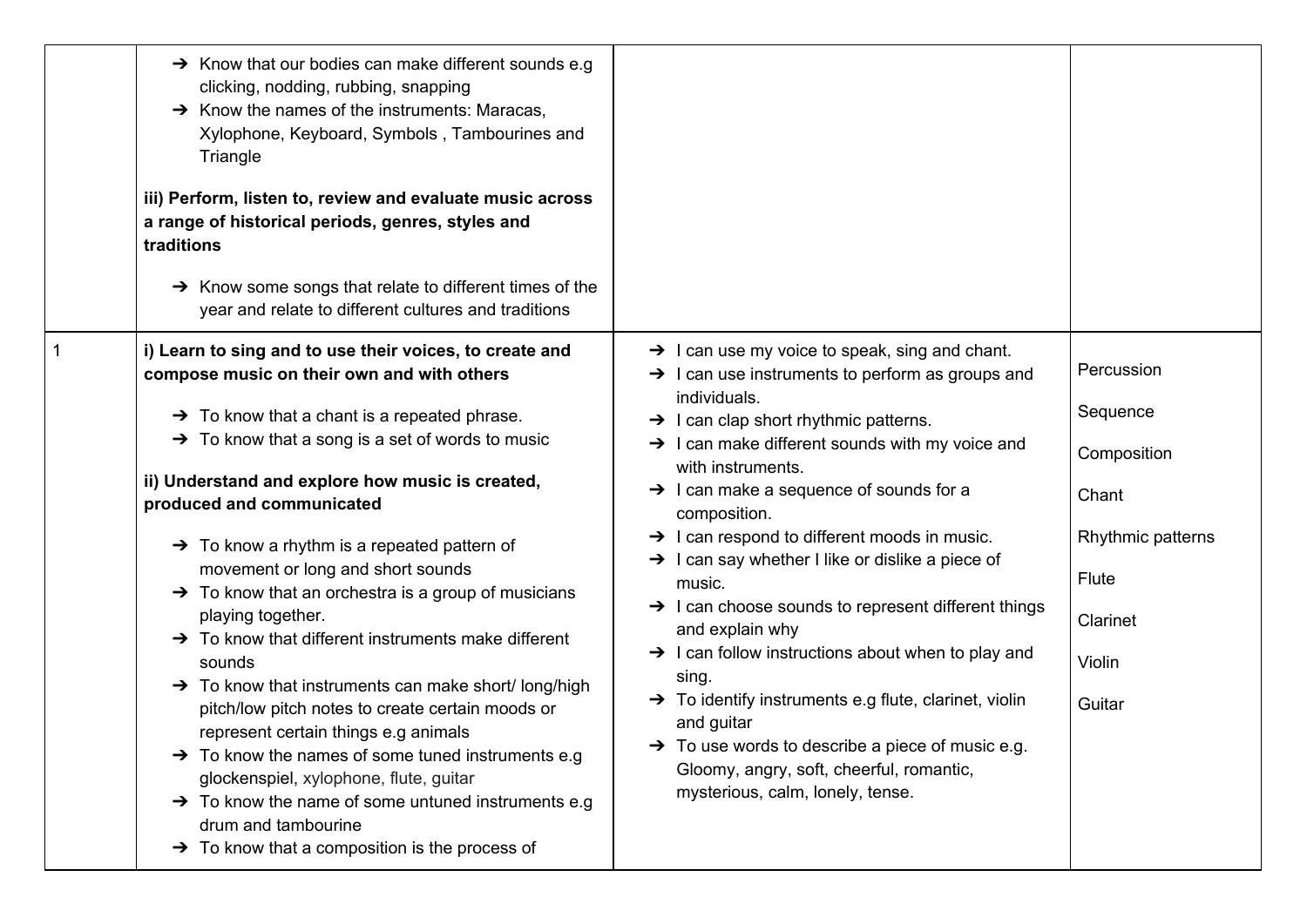|              | making a new piece of music                                                                                                                                                 |
|--------------|-----------------------------------------------------------------------------------------------------------------------------------------------------------------------------|
| traditions   | iii) Perform, listen to, review and evaluate music across<br>a range of historical periods, genres, styles and                                                              |
| with fingers | $\rightarrow$ To know that different parts of our body can be used<br>to make different sounds e.g, tap, stomp, stamp<br>with feet, shhh with our mouths, snap, clap, click |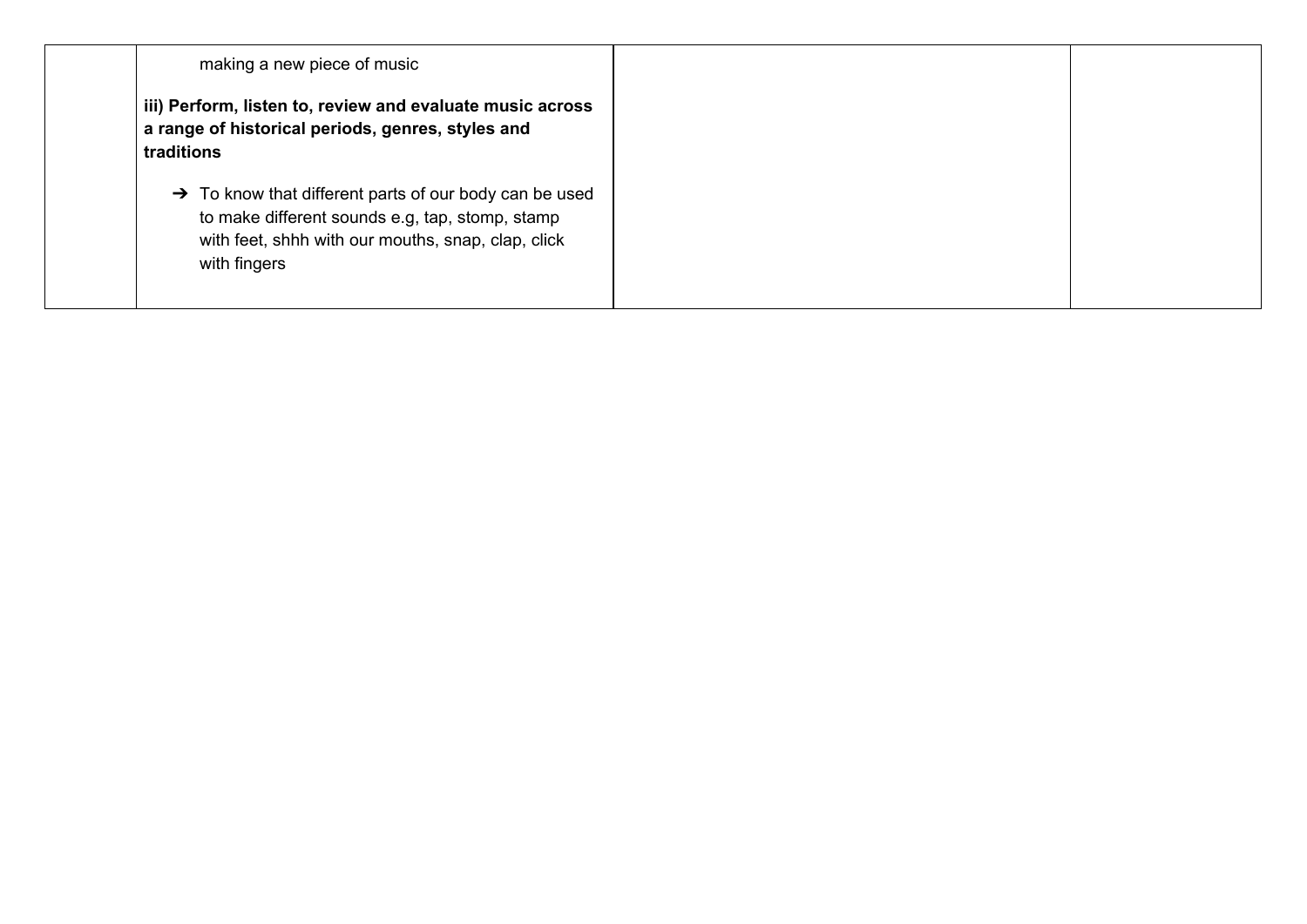|  | i) Learn to sing and to use their voices, to create and<br>2 | compose music on their own and with others<br>$\rightarrow$ Know that a melody is a tune with no words.<br>ii) Understand and explore how music is created,<br>produced and communicated<br>$\rightarrow$ Know that a pulse is a steady beat felt throughout<br>music<br>$\rightarrow$ Know that tempo is the speed of the music<br>$\rightarrow$ Know that a piece of music can tell a story and has a<br>beginning, a middle and an end<br>$\rightarrow$ Know that notes/sounds can be represented by<br>symbols (soundscape) to reflect certain movements<br>or objects<br>$\rightarrow$ Know that instruments can be played in different<br>ways e.g plucked, strummed, banged, shaken<br>iii) Perform, listen to, review and evaluate music across<br>a range of historical periods, genres, styles and<br>traditions<br>$\rightarrow$ Know that Antonio Vivaldi is a composer is a person<br>who writes music<br>$\rightarrow$ Know that he wrote classical music<br>$\rightarrow$ Know that his music is normally bright and cheerful<br>Genre: Hip hop<br>$\rightarrow$ Know that hip hop music is also known as rap<br>Voice sounds (i)<br>$\rightarrow$ Know that a A national anthem is a song that gives<br>identity to that country. (linked to queen topic | $\rightarrow$ I can sing and follow a melody.<br>$\rightarrow$ 1 can perform simple patterns and<br>accompaniments keeping a steady pulse.<br>$\rightarrow$ I can play simple rhythmic patterns on an<br>instrument<br>$\rightarrow$ I can sing or clap increasing and decreasing<br>tempo.<br>$\rightarrow$ I can order songs to create a beginning, middle<br>and end.<br>$\rightarrow$ I can create music in response to different starting<br>points.<br>$\rightarrow$ I can choose sounds which create an effect.<br>$\rightarrow$ I can listen out for particular things when listening<br>to music. | Melody<br>Tempo<br>Increasing<br>Decreasing<br>Bang<br>Hit<br>Shake<br>Pluck<br><b>Strum</b><br>Pulse<br>Contrast |
|--|--------------------------------------------------------------|--------------------------------------------------------------------------------------------------------------------------------------------------------------------------------------------------------------------------------------------------------------------------------------------------------------------------------------------------------------------------------------------------------------------------------------------------------------------------------------------------------------------------------------------------------------------------------------------------------------------------------------------------------------------------------------------------------------------------------------------------------------------------------------------------------------------------------------------------------------------------------------------------------------------------------------------------------------------------------------------------------------------------------------------------------------------------------------------------------------------------------------------------------------------------------------------------------------------------------------------------------------------------|------------------------------------------------------------------------------------------------------------------------------------------------------------------------------------------------------------------------------------------------------------------------------------------------------------------------------------------------------------------------------------------------------------------------------------------------------------------------------------------------------------------------------------------------------------------------------------------------------------|-------------------------------------------------------------------------------------------------------------------|
|--|--------------------------------------------------------------|--------------------------------------------------------------------------------------------------------------------------------------------------------------------------------------------------------------------------------------------------------------------------------------------------------------------------------------------------------------------------------------------------------------------------------------------------------------------------------------------------------------------------------------------------------------------------------------------------------------------------------------------------------------------------------------------------------------------------------------------------------------------------------------------------------------------------------------------------------------------------------------------------------------------------------------------------------------------------------------------------------------------------------------------------------------------------------------------------------------------------------------------------------------------------------------------------------------------------------------------------------------------------|------------------------------------------------------------------------------------------------------------------------------------------------------------------------------------------------------------------------------------------------------------------------------------------------------------------------------------------------------------------------------------------------------------------------------------------------------------------------------------------------------------------------------------------------------------------------------------------------------------|-------------------------------------------------------------------------------------------------------------------|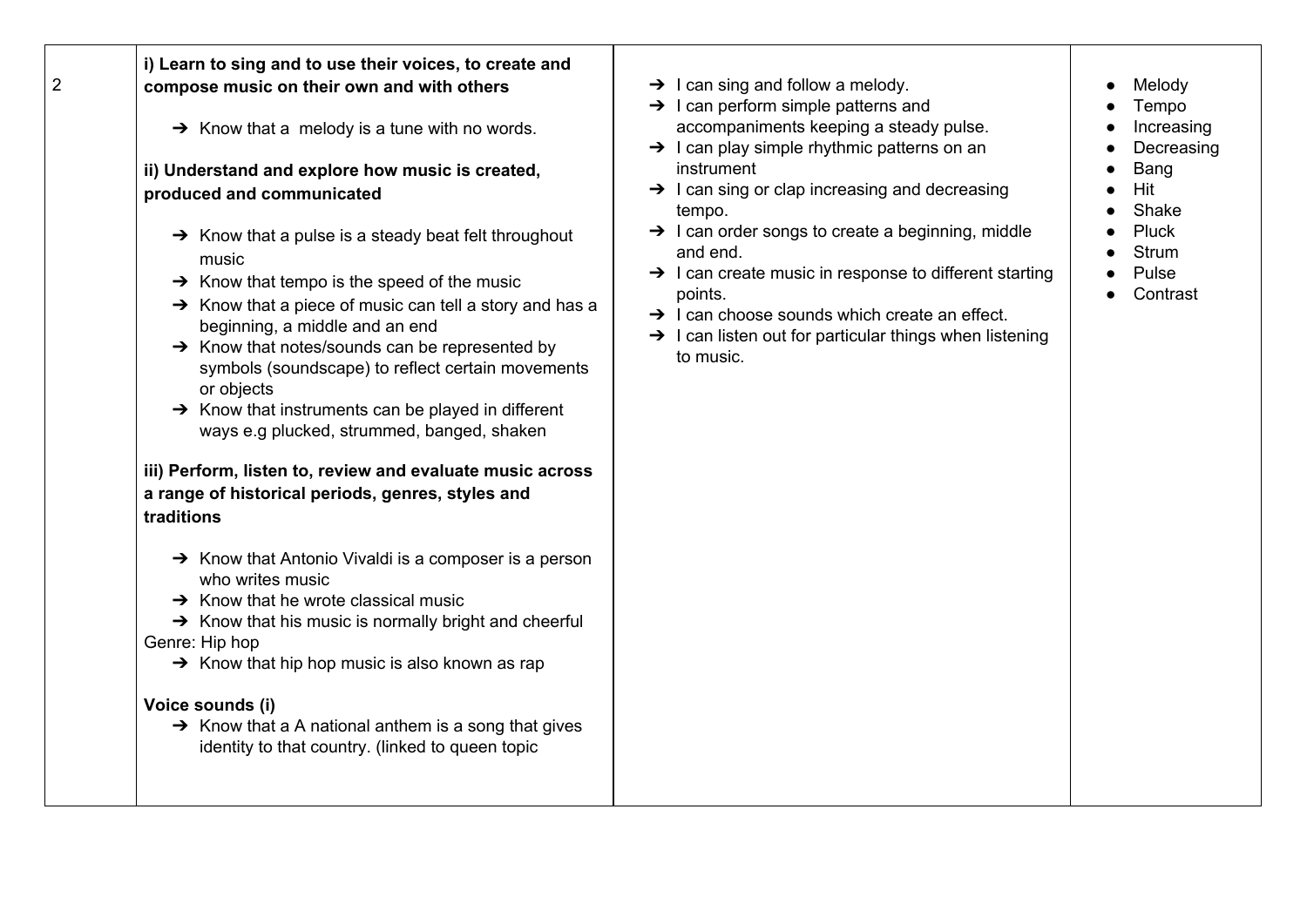| 3 | i) Learn to sing and to use their voices, to create and<br>compose music on their own and with others<br>$\rightarrow$ Know that our voices can be used to make different<br>notes<br>$\rightarrow$ Know that our voices can be used in different ways to<br>create different moods and expressions<br>$\rightarrow$ Know that a composition is a piece of music that has<br>been written using different musical instruments<br>including our voices<br>ii) Understand and explore how music is created,<br>produced and communicated<br>$\rightarrow$ Know that there is a connection between musical<br>notations and sounds (create soundscapes using<br>symbols or pictures)<br>$\rightarrow$ Know the notes B, A, G on the recorder<br>→ Know how to play Hot Cross Buns and The Sailer<br>went to sea<br>A Know term terms: Forte (loud), Fortissimo (very loud),<br>Decrescendo (getting soft), Piano (soft), Pianissimo<br>(very soft)<br>$\rightarrow$ Know that a piece of music can change speed in finer<br>graduations<br>$\rightarrow$ Know that all these musical tones affect a piece of<br>music and the way you feel<br>iii) Perform, listen to, review and evaluate music across<br>a range of historical periods, genres, styles and<br>traditions<br>$\rightarrow$ Know that Beethoven is a classical composer from<br>the romantic period of history<br>$\rightarrow$ Know that he was deaf but still managed to compose<br>amazing music | $\rightarrow$ I can sing a tune with expression.<br>$\rightarrow$ I can play clear notes on instruments including<br>recorders<br>$\rightarrow$ I can use different elements in my composition.<br>$\rightarrow$ I can create repeated patterns with different<br>instruments.<br>$\rightarrow$ I can compose melodies, songs, raps and combine<br>different sounds to create a specific mood or<br>feeling.<br>$\rightarrow$ I can sing songs from memory and different<br>occasions.<br>$\rightarrow$ 1 can use symbols to represent sound.<br>$\rightarrow$ I can make connections between notations and<br>musical sounds.<br>$\rightarrow$ I can use musical words to describe a piece of<br>music and compositions.<br>$\rightarrow$ I can use musical words to say what I like and do<br>not like about a piece of music.<br>$\rightarrow$ I can recognise the work of at least one famous<br>composer.<br>$\rightarrow$ I can recognise whether a change in a piece of<br>music is gradual or sudden<br>$\rightarrow$ I can recognise repetition, contrasts and variations<br>in pieces of music. | Rap<br>Symbols<br><b>Notations</b><br>Composer<br>Crotchet - 1 beat<br>Quaver $-$ 1/2 beat<br>Forte (loud)<br>Fortissimo (very loud)<br>Decrescendo (getting<br>soft)<br>Piano (soft)<br>Pianissimo (very soft) |
|---|------------------------------------------------------------------------------------------------------------------------------------------------------------------------------------------------------------------------------------------------------------------------------------------------------------------------------------------------------------------------------------------------------------------------------------------------------------------------------------------------------------------------------------------------------------------------------------------------------------------------------------------------------------------------------------------------------------------------------------------------------------------------------------------------------------------------------------------------------------------------------------------------------------------------------------------------------------------------------------------------------------------------------------------------------------------------------------------------------------------------------------------------------------------------------------------------------------------------------------------------------------------------------------------------------------------------------------------------------------------------------------------------------------------------------------------------------------------|-----------------------------------------------------------------------------------------------------------------------------------------------------------------------------------------------------------------------------------------------------------------------------------------------------------------------------------------------------------------------------------------------------------------------------------------------------------------------------------------------------------------------------------------------------------------------------------------------------------------------------------------------------------------------------------------------------------------------------------------------------------------------------------------------------------------------------------------------------------------------------------------------------------------------------------------------------------------------------------------------------------------------------------------------------------------------------------------------------------|-----------------------------------------------------------------------------------------------------------------------------------------------------------------------------------------------------------------|
|---|------------------------------------------------------------------------------------------------------------------------------------------------------------------------------------------------------------------------------------------------------------------------------------------------------------------------------------------------------------------------------------------------------------------------------------------------------------------------------------------------------------------------------------------------------------------------------------------------------------------------------------------------------------------------------------------------------------------------------------------------------------------------------------------------------------------------------------------------------------------------------------------------------------------------------------------------------------------------------------------------------------------------------------------------------------------------------------------------------------------------------------------------------------------------------------------------------------------------------------------------------------------------------------------------------------------------------------------------------------------------------------------------------------------------------------------------------------------|-----------------------------------------------------------------------------------------------------------------------------------------------------------------------------------------------------------------------------------------------------------------------------------------------------------------------------------------------------------------------------------------------------------------------------------------------------------------------------------------------------------------------------------------------------------------------------------------------------------------------------------------------------------------------------------------------------------------------------------------------------------------------------------------------------------------------------------------------------------------------------------------------------------------------------------------------------------------------------------------------------------------------------------------------------------------------------------------------------------|-----------------------------------------------------------------------------------------------------------------------------------------------------------------------------------------------------------------|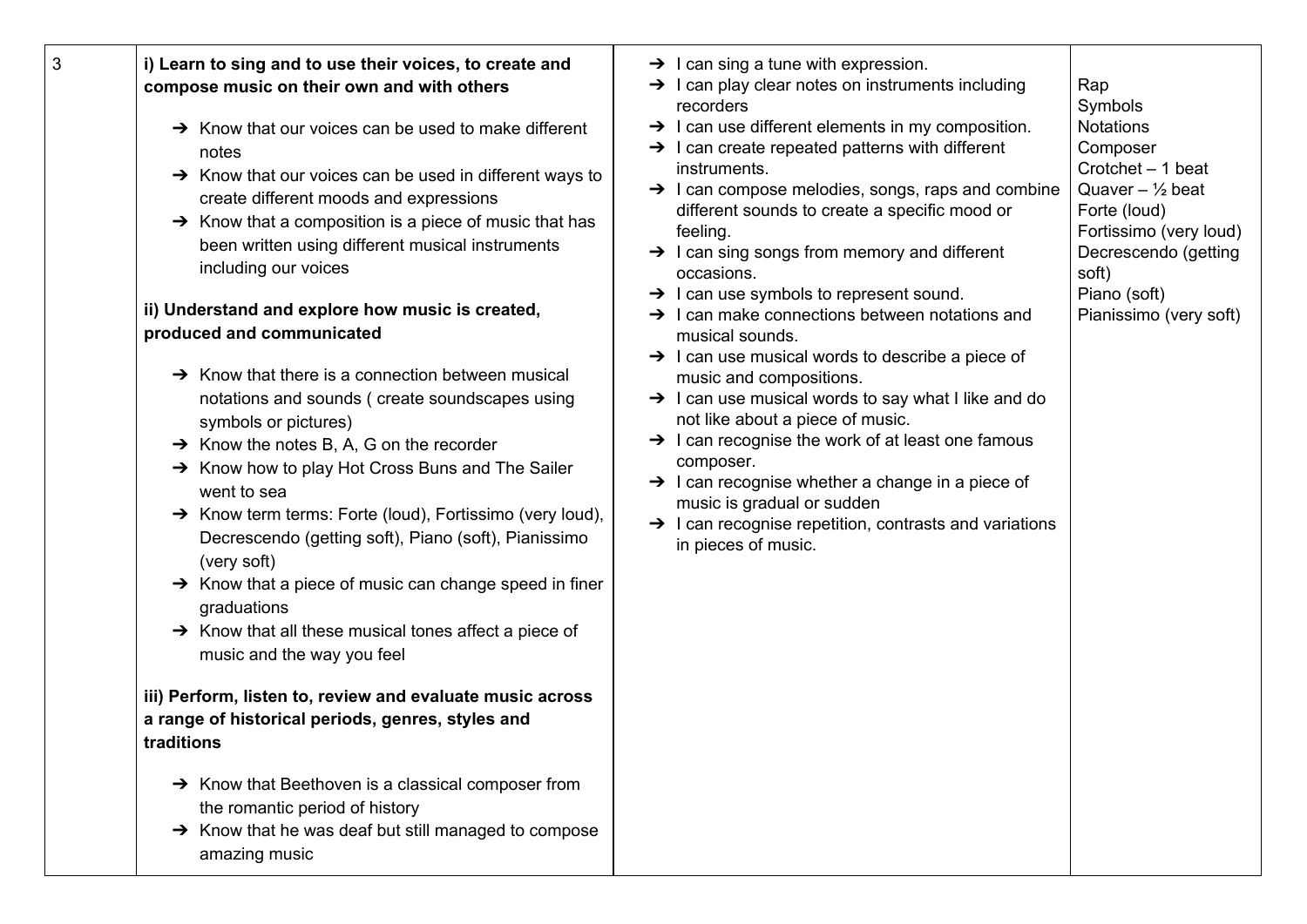|   | $\rightarrow$ Know that rap is rhythmic rhyming speech<br>$\rightarrow$ Know that raps usually tell stories about rappers and<br>their backgrounds                                                                                                                                                                                                                                                                                                                                                                                                                                                                                                                                                                                                                                                                                                                                                                                                                                                                                                                                                                                                                                                                                                                                          |                                                                                                                                                                                                                                                                                                                                                                                                                                                                                                                                                                                                                                                                                                                                                                                                                                                                 |                                                                                             |
|---|---------------------------------------------------------------------------------------------------------------------------------------------------------------------------------------------------------------------------------------------------------------------------------------------------------------------------------------------------------------------------------------------------------------------------------------------------------------------------------------------------------------------------------------------------------------------------------------------------------------------------------------------------------------------------------------------------------------------------------------------------------------------------------------------------------------------------------------------------------------------------------------------------------------------------------------------------------------------------------------------------------------------------------------------------------------------------------------------------------------------------------------------------------------------------------------------------------------------------------------------------------------------------------------------|-----------------------------------------------------------------------------------------------------------------------------------------------------------------------------------------------------------------------------------------------------------------------------------------------------------------------------------------------------------------------------------------------------------------------------------------------------------------------------------------------------------------------------------------------------------------------------------------------------------------------------------------------------------------------------------------------------------------------------------------------------------------------------------------------------------------------------------------------------------------|---------------------------------------------------------------------------------------------|
| 4 | i) Learn to sing and to use their voices, to create and<br>compose music on their own and with others<br>$\rightarrow$ Know that pitch means how high or low a note is<br>$\rightarrow$ Know that silence is important in singing and when<br>playing musical instruments e.g rests<br>$\rightarrow$ Know that different notes (notations) represent<br>different pitches and durations<br>$\rightarrow$ Know that improvise means to make up on the spot<br>without any practise<br>ii) Understand and explore how music is created,<br>produced and communicated<br>$\rightarrow$ Know the different between a crotchet (1 beat),<br>quaver 1/2 beat) and a minim (2 beats)<br>$\rightarrow$ Know that treble clef is symbol that is placed on<br>every line of music to show the notes which will be<br>sung or played by voices and instruments that can<br>achieve higher notes.<br>$\rightarrow$ Know that different pitches are combined to create<br>different moods or feelings<br><b>Violins and Cellos</b><br>$\rightarrow$ Know that a conductor is a person who ensures all<br>musicians play well together<br>$\rightarrow$ Know that a violin and cello can be plucked or played<br>with a bow<br>$\rightarrow$ Know that the violin and cello are from the string<br>family | $\rightarrow$ 1 can perform a simple part rhythmically.<br>$\rightarrow$ I can sing songs from memory with<br>accurate pitch.<br>$\rightarrow$ I can improvise using repeated patterns<br>$\rightarrow$ I can use notation to record and interpret<br>sequences of pitches (3 notes)<br>$\rightarrow$ I can use notation to record compositions in<br>a small group or on my own.<br>$\rightarrow$ I can explain why silence is often needed in<br>music and explain what effect it has.<br>$\rightarrow$ 1 can compose melodies, songs, raps and<br>combine different sounds to create a<br>specific mood or feeling.<br>$\rightarrow$ I can identify the character in a piece of<br>music.<br>$\rightarrow$ I can identify and describe the different<br>purposes of music.<br>$\rightarrow$ I can begin to identify the style of work of<br>famous composers | <b>Dynamics</b><br>Notation<br><b>Scales</b><br><b>Stave</b><br>Treble clef<br><b>Rests</b> |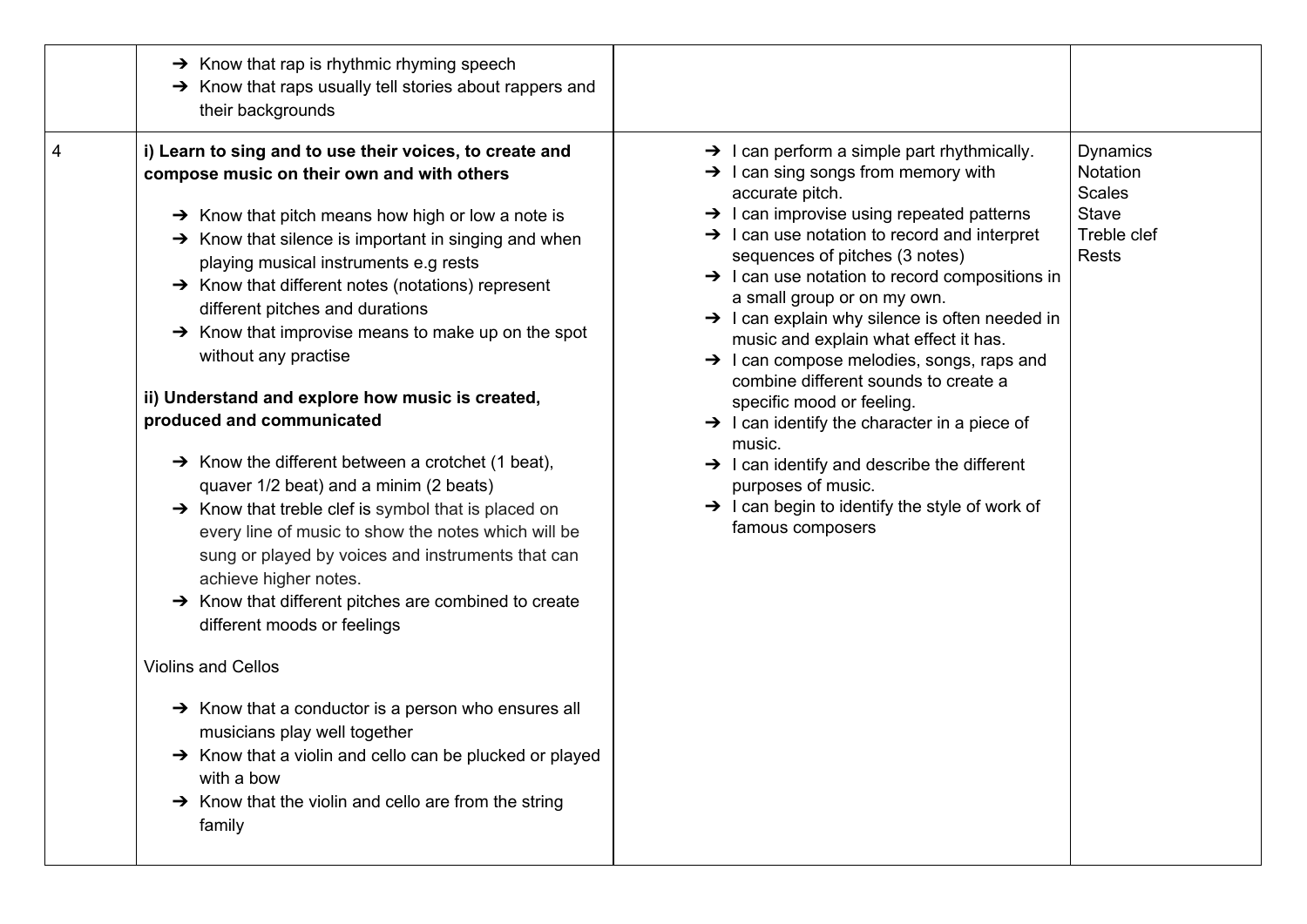|   | iii) Perform, listen to, review and evaluate music across<br>a range of historical periods, genres, styles and<br>traditions<br>$\rightarrow$ Know that composers use a variety of techniques e.g<br>changes in timbre, tempo, duration to create different<br>moods and feelings in music<br>$\rightarrow$ Know that Miles Davis was an American Jazz<br>trumpeter and composer<br>$\rightarrow$ Know that jazz music is where rhythms can shift<br>throughout the song                                                                                                                                                                                                                                                                                                                                                   |                                                                                                                                                                                                                                                                                                                                                                                                                                                                                                                                                                                                                                                                                                                                                                                                                                                                                                                                                          |                                                                                             |
|---|----------------------------------------------------------------------------------------------------------------------------------------------------------------------------------------------------------------------------------------------------------------------------------------------------------------------------------------------------------------------------------------------------------------------------------------------------------------------------------------------------------------------------------------------------------------------------------------------------------------------------------------------------------------------------------------------------------------------------------------------------------------------------------------------------------------------------|----------------------------------------------------------------------------------------------------------------------------------------------------------------------------------------------------------------------------------------------------------------------------------------------------------------------------------------------------------------------------------------------------------------------------------------------------------------------------------------------------------------------------------------------------------------------------------------------------------------------------------------------------------------------------------------------------------------------------------------------------------------------------------------------------------------------------------------------------------------------------------------------------------------------------------------------------------|---------------------------------------------------------------------------------------------|
| 5 | i) Learn to sing and to use their voices, to create and<br>compose music on their own and with others<br>> Know that breathing controls your voice e.g when you<br>exhale it controls to quality of the sound, the volume,<br>pitch and tone<br>$\rightarrow$ Know the difference between semibreve (4 beats)<br>and semiquaver $(\frac{1}{4}$ beat)<br>$\rightarrow$ Know that a harmony is when notes within the same<br>chord are sung together<br>ii) Understand and explore how music is created,<br>produced and communicated<br>$\rightarrow$ Know that the dynamics can be changed for<br>expressive effect<br>$\rightarrow$ Know that timbre is the quality of sound made by<br>voice or instruments<br>$\rightarrow$ Know that a syncopation is the disturbance or<br>interruption of the regular flow of rhythm | $\rightarrow$ I can breathe in the correct place when singing.<br>$\rightarrow$ I can maintain my part whilst others are performing<br>their part.<br>$\rightarrow$ I can improvise within a group using melodic and<br>rhythmic phrases.<br>$\rightarrow$ I can change sounds and organise them differently<br>to change the effect.<br>$\rightarrow$ I can compose 4 bars of music which meets<br>specific criteria (at least 5 notes)<br>$\rightarrow$ I can use notation and symbols to record<br>compositions (at least 5 notes)<br>$\rightarrow$ I can choose the most appropriate tempo for a<br>piece of music.<br>> I can describe, compare and evaluate music using<br>musical vocabulary.<br>$\rightarrow$ I can explain why I think music is successful or<br>unsuccessful.<br>> I can suggest improvement to my own work and<br>that of others.<br>$\rightarrow$ I can explore the work of a famous composer and<br>explain my preferences. | Music phrasing<br>Pulse<br>Syncopation<br>Contract<br>Melody<br>rhythm<br>Dynamic<br>Timbre |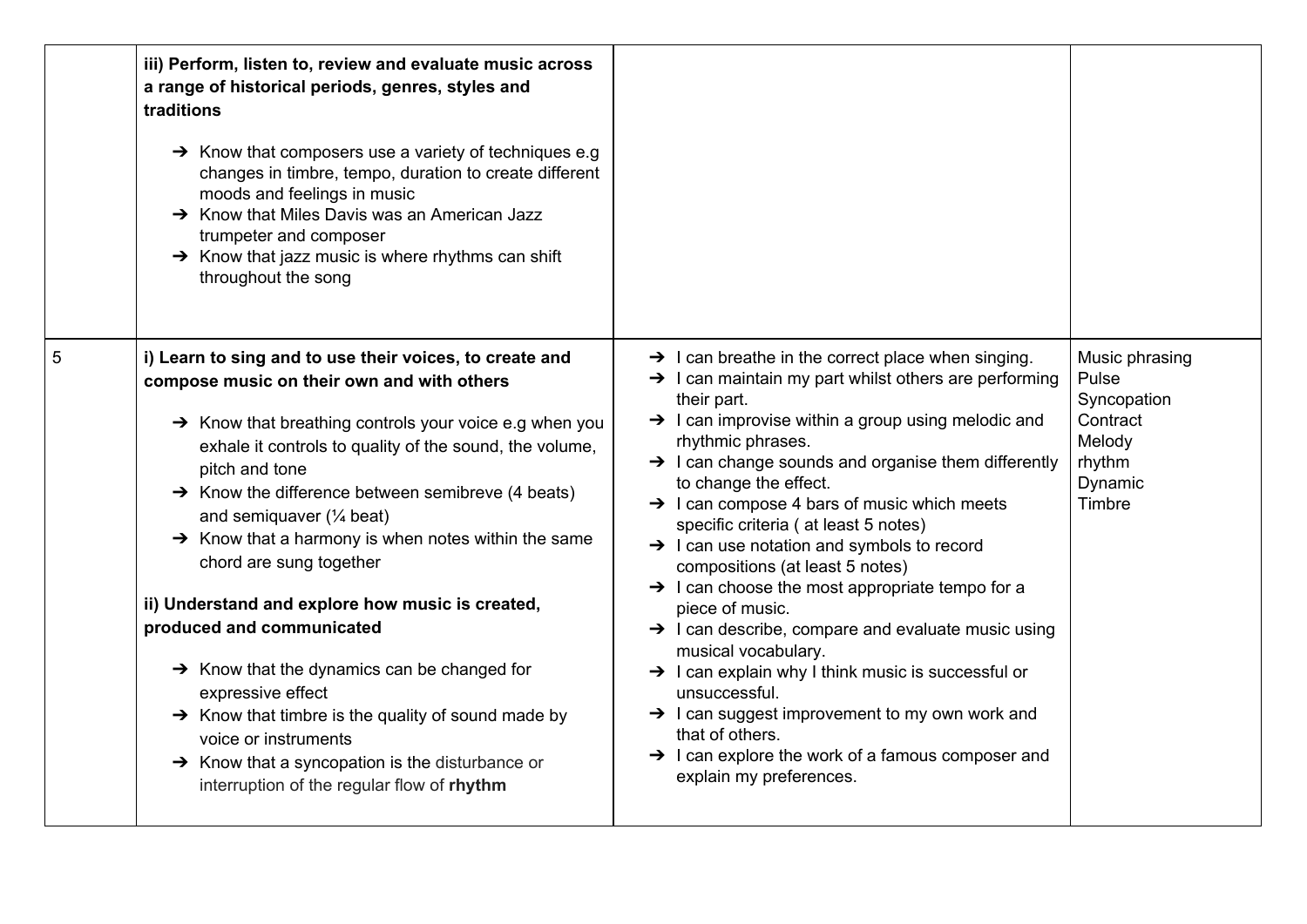|   | iii) Perform, listen to, review and evaluate music across<br>a range of historical periods, genres, styles and<br>traditions                                                                                                                                                                                                                                                                                                                                                                                                                                                                                                          |                                                                                                                                                                                                                                                                                                                                                                                                                                                                  |                                                                             |
|---|---------------------------------------------------------------------------------------------------------------------------------------------------------------------------------------------------------------------------------------------------------------------------------------------------------------------------------------------------------------------------------------------------------------------------------------------------------------------------------------------------------------------------------------------------------------------------------------------------------------------------------------|------------------------------------------------------------------------------------------------------------------------------------------------------------------------------------------------------------------------------------------------------------------------------------------------------------------------------------------------------------------------------------------------------------------------------------------------------------------|-----------------------------------------------------------------------------|
|   | $\rightarrow$ Know that Debussy write music for orchestras or for<br>the piano<br>$\rightarrow$ Know that his music was inspired by impressionist<br>painters<br>$\rightarrow$ Know that Stranvinsky was Russian composer who<br>wrote music for ballets<br>$\rightarrow$ Know that his music was very complicated and lively<br>$\rightarrow$ Know that the Samba is South American music<br>style that is always performed with lots of<br>percussion instruments.<br>$\rightarrow$ Know that every member of the ensemble has a<br>specific role as the music often involves the<br>layering of different rhythms over each other. |                                                                                                                                                                                                                                                                                                                                                                                                                                                                  |                                                                             |
| 6 | i) Learn to sing and to use their voices, to create and<br>compose music on their own and with others<br>$\rightarrow$ Know that singing in harmony is the playing or<br>singing of musical tones<br>ii) Understand and explore how music is created,<br>produced and communicated<br>$\rightarrow$ Know that a chord is when 2 notes are played<br>together<br>$\rightarrow$ Know that the chromatic scale uses every note as it<br>goes up or down<br>→ Know that a melody refers to the combination of a<br>particular rhythm with a series of pitches.<br>$\rightarrow$ Know that a base line is played with your left hand       | I can sing in harmony confidently and accurately.<br>I can perform parts from memory.<br>I can take the lead in a performance.<br>I can use a variety of different musical devices in<br>my composition (including melody, rhythms and<br>chords).<br>I can perform a piece of music which contains two<br>(or more) distinct melodic or rhythmic parts<br>I can evaluate how the venue, occasion and<br>purpose affects the way a piece of music is<br>created. | Chromatic<br>pitches<br>Chords<br><b>Melodic lines</b><br><b>Bass lines</b> |